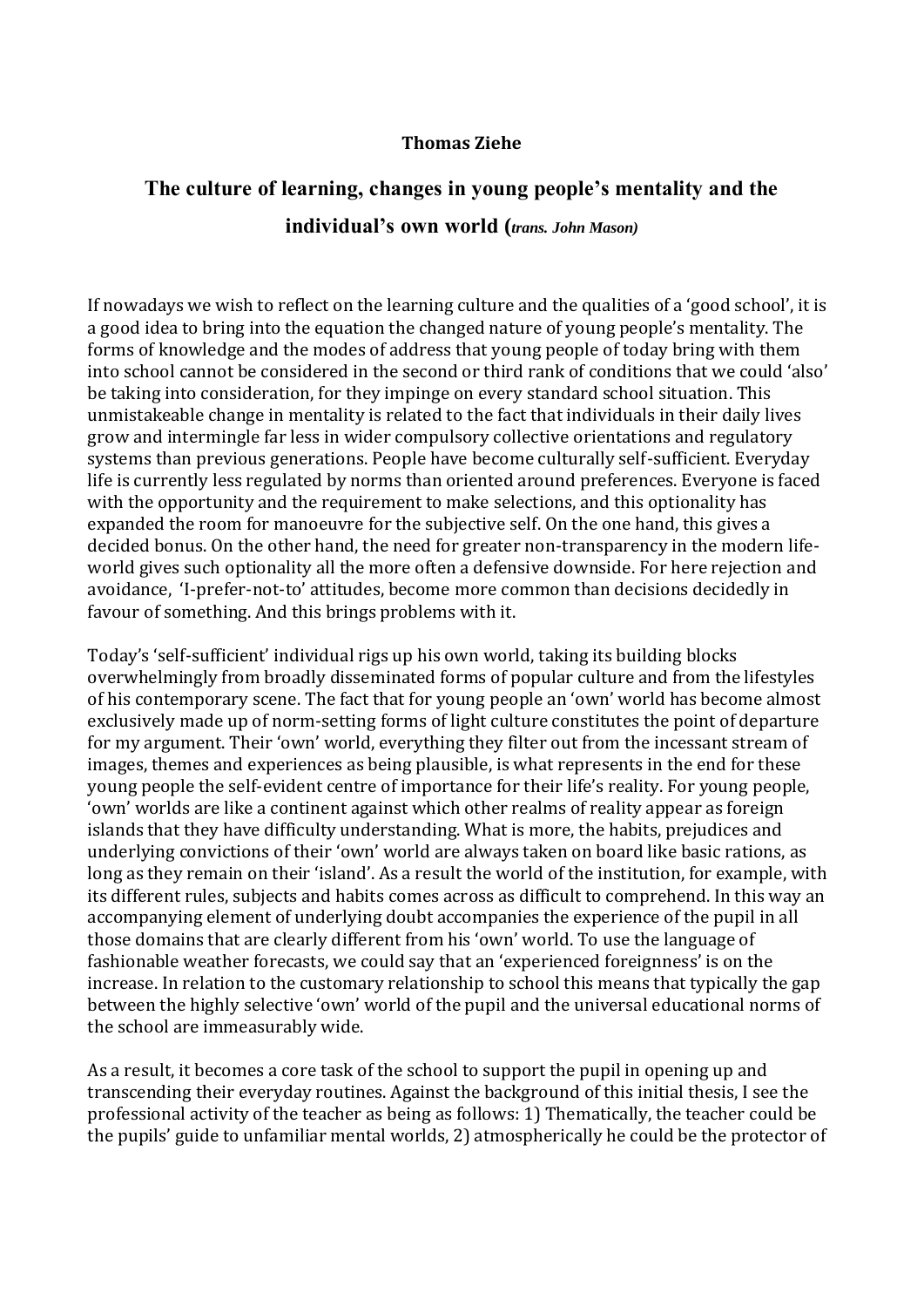the setting, and 3) motivationally he could be an inciter to anticipation. What do I mean by this?

## **The teacher as a 'guide into unfamiliar mental worlds'**

The question of the 'approachability' of pupils, especially after the onset of puberty, becomes a key problem for all those involved in teaching in their daily work. They find themselves bound from now on to being constantly forced to start by persuading pupils that other worlds, or rather other approaches to the world, than those of their familiar everyday world might make any sense at all – and this includes the world of fictional literature, of symbols and numbers, of religious faith, of history, of the natural sciences and much besides. These foreign worlds appear to the pupils above all as incomprehensible distractions from something more important.

Proposing to students that they might explore such a foreign mental world without it seeming to be an anachronism detrimental to life or a devaluation of their 'own' world becomes a difficult balancing act. It involves removing the strangeness of the 'I' from the multiplicity of possible worlds – not by retaining an everyday perspective but, on the contrary, by issuing offers that permit perceptions of reality to be expanded. By this I am in no way proposing an avoidance of objects of the everyday world in classroom teaching but rather a learning to see them in another perspective, in a different light. In this way the 'entry' into a novel, as a fictional area of experience, inaugurates an encounter with foreign mindscapes. It makes it possible to understand perspectives other than the 'own', but it also allows those 'own' inner states to be given a language and a form that can be new and unfamiliar.

To pave the way for insight into other worlds is to work with the acceptance of foreignness. On the part of teachers, it demands an intuitive feel and a gentle touch. If needs be, they also need to be prepared unblushingly to radically simplify their teaching topics and to visually break them down into their component elements. For the pupil, to enter into a foreign mental world becomes all the more tolerable the more cognitive shelves are made available 'in their heads', where they can arrange and survey what they have recently learnt.

In this dimension of content and theme I would like to describe teaching as a process of guiding pupils into foreign mental territories. As guides, teachers encourage pupils to journey abroad and do their best to raise the reputation of this tourist trade. They are also familiar with the border crossing points. They are acquainted with the widespread ignorance of the tourist without cursing them for it. They refrain from threatening gestures and never stoop to condescending put-downs. The guide promotes the temporary joy of the foreign without undervaluing the home that everyone needs. The pupils' ability to put some distance between their 'I' and their everyday certainties must not involve proposing this position as a way of life. Teachers would do well to display the fact that they are not themselves immured in their 'own' worlds.

## **The teacher as 'protector of the setting'**

A learning culture is also a matter of social moulding. Normal situations of classroom teaching cannot be described solely as events of thematic or didactic exchange and are not solely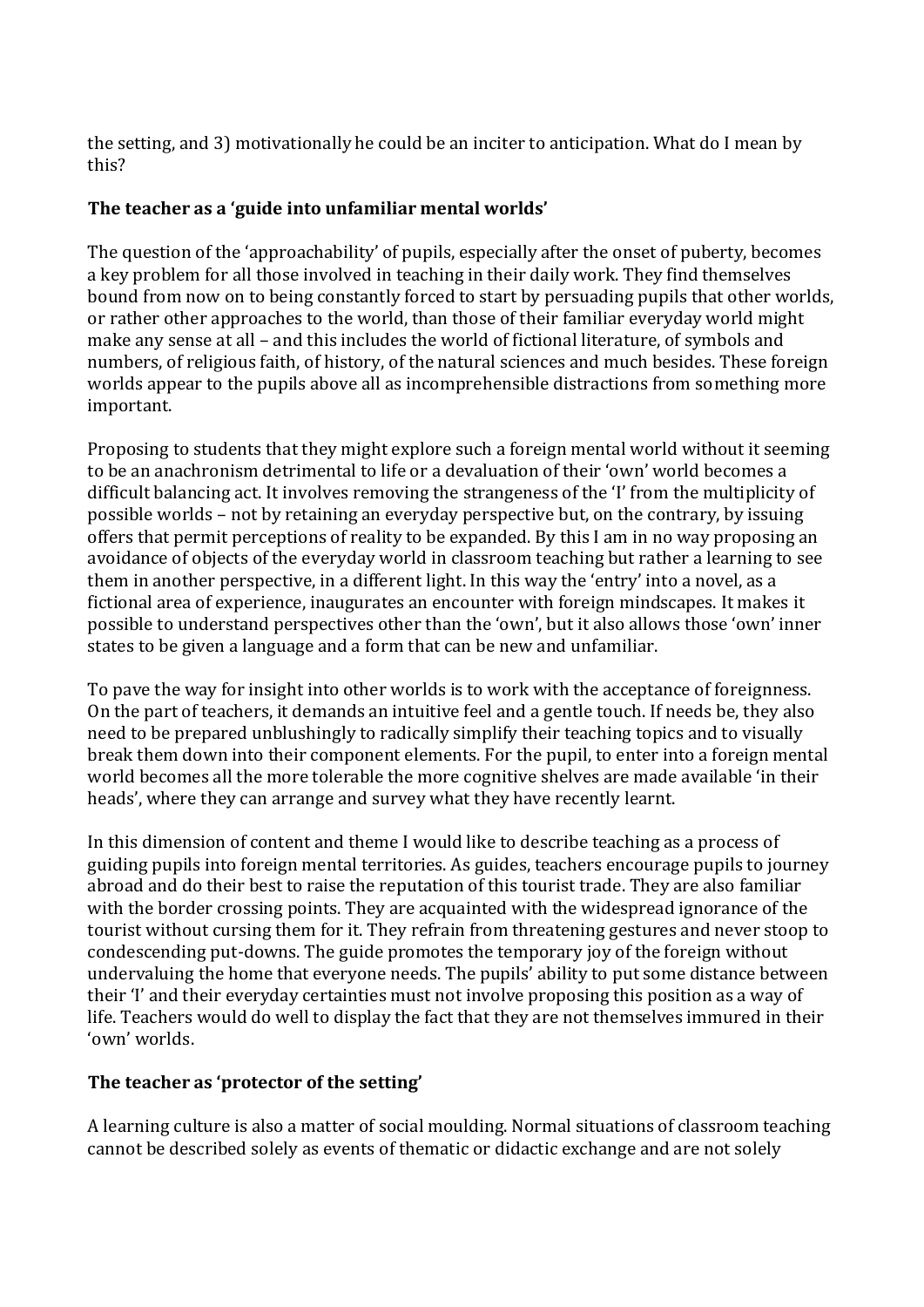determined by content. No more so than they can be conceived as nothing more than organisational rule systems. The teaching situation always presents in addition a symbolic field of meaning, in which significance and responsibility are incessantly negotiated, frustrated and secured. In this respect, too, I would like here to make use of an anti-cyclic argument. It is extremely important to incorporate symbolic counter-balances into the familiar phenomena of habitual distraction and fickleness, of lack of structure and form that characterise the everyday world. In school, pupils ought to become acquainted with dense structures.

In therapeutic and social pedagogical contexts there is a concept known as 'settings'. It signifies a combination of rules, agreements and courses of action, which regulate and cushion the standard situation of a working alliance. The rules of the setting lay down precepts and prohibitions, but also conceal within them common definitions of normality, agreements as regards targets and mental calibration. A setting is significant, then, not only in formalising order in a technical way, but it also in effect plays a role as a safeguard and in generating and expressing meaning.

In the documentary film 'Rhythm is it', which has recently received so much attention, we are shown how so-called 'difficult' young people take part in a project that is both aesthetic and social. Under the leadership of a professional choreographer, they develop a collective dance version for Stravinsky's 'Rite of Spring', which at the end they perform with the Berlin Symphony Orchestra. This process is, as the film shows, as full of pain as it is of pleasure. Time and again during the practice sessions, which last several weeks, a portion of these young actors refuse to abandon the habits of their 'own' world. At the beginning of every session each participant is challenged always to take up the same position. They have to stand motionless in front of the empty wall of the hall and remain for a while in silent concentration. As might be expected, a proportion of them frustrate this mini-ritual by talking, giggling, and so on. So between them and the choreographer arise repeated conflicts and symbolic fights. According to the convincing interpretation of the choreographer, the self-awareness of these young people was so meagre that they could scarcely tolerate even one serious challenging situation being created. The choreographer is persistent and wise, and in the end he convinces them. After tough group crises, the session work culminates in a brilliant performance.

I mention this example here because of the significance of the setting. Full of conflict but productively pursued, this particular example provides a rule-based framework, in which a temporary suspension from everyday habits can come about – albeit through a rule as minimal as standing at the beginning in concentration before the wall of the hall. The accomplished artificiality of the situational structure can seduce pupils, in the positive sense of the word, to set sail on this foreign situation. What is being offered here is not an approximation to the already known, not a smoothing out of differences to everyday routines. On the contrary. It is the experience of something small, firmly rooted outside the everyday. It is true that teachers are not choreographers, and school is no preparation for a dance performance. That is clear. Nevertheless, even classroom situations have an element of staging. And for a range of situations in the school's daily structure, to introduce certain 'rules of the game' that bring about a new form of self-awareness can have an effect as stabilising as it is stimulating. (Another example of the establishment of a 'weird' setting (in the positive sense) is the character of the teacher in Peter Weir's well-known film 'Dead Poet's Society').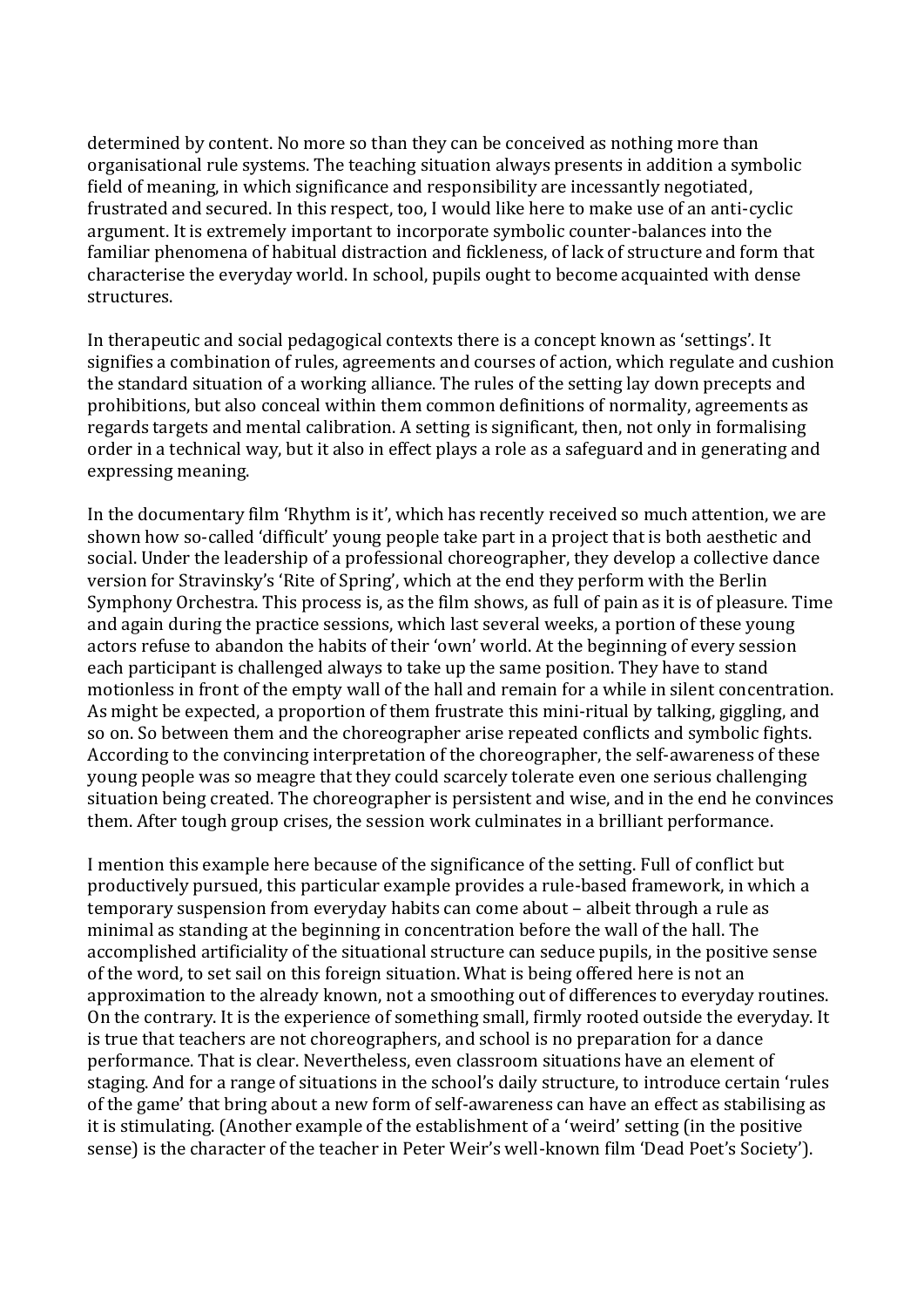A setting can to some extent be compared to a small collective ritual. It cannot dispose of the burden of openness, but it can make it more tolerable. The establishment and appreciative awareness of settings can bring about a form of counter-attention, which helps to dampen the diffusive consequences of today's everyday life. And young people – for all their ambivalence – have a profound need for order and form.

With respect to the social form of learning cultures, I would like to describe the teacher as a 'protector of the setting'. As a kind of purveyor of form, he protects the rules, establishes small rituals and provides the micro-world of the classroom with a set of formal guidelines and with minor recalibration. It is in the attempt and in the hope of being able to support pupils through the experience of external structures by means of building up inner structures. In school, the more the phenomena of a fixation on 'imported' 'own' worlds make themselves visible, the more significant will it be, in a skilful manner, to introduce and preserve artificial situational set-ups that are a far cry from the everyday.

### **The teacher as 'inciter to anticipation'**

Finally, I would like to come to a motivational dimension of learning culture. This, too, will be seen through the teachers' eyes in the first instance as representing a further increase in the efforts they are called upon to make. In this respect as far as the teacher is concerned, the culture of learning has become more fragile. Very briefly, the following… In today's emotional balance of accounts, listening to an 'own' inner voice plays an ever stronger role for the individual. The voice of the internal dialogue has become louder. The inner light of the individual is switched on. Everyday talk, afternoon talkshows or daily soaps offer hundreds of examples of the way in which this internal monitoring no longer takes place in the intimacy of the private, intimate or even guilt-ridden sphere but has found in everyday communication and in the media an open stage, which forces the individual into self-scrutiny. Inner and outer arenas for thematisation permeate each other. This reinforces on-line self-scrutiny, but further undermines those weaker students who experience themselves as gooey and indecisive in the face of these many inner voices.

As a result, learning in order to know what I 'want' becomes more complicated. A diffuse awareness of duration focused on what I 'don't want' acquires all the more influence. There are, apparently, ever greater numbers of individuals whose initial response is to be defensively oriented, in other words towards the avoidance of a situation that they classify as uncomfortable, even when in the long run this creates considerable dissatisfaction. And this links to the accompanying element of underlying doubt towards all foreign worlds that I mentioned at the beginning. The individual drifts easily into danger of getting caught in the overt articulation of his/her inner dialogue with self and escapes back 'down' only with difficulty. At that point 'don't want' expressions of all kinds become almost ubiquitous.

A precondition of any loosening of such paralysing self-communication is that one is able to adopt a certain distance from one's own emotions. And here I return to my appeal for a more softly-softly distancing from the habits of the pupil's 'own' world. The road to follow here lies